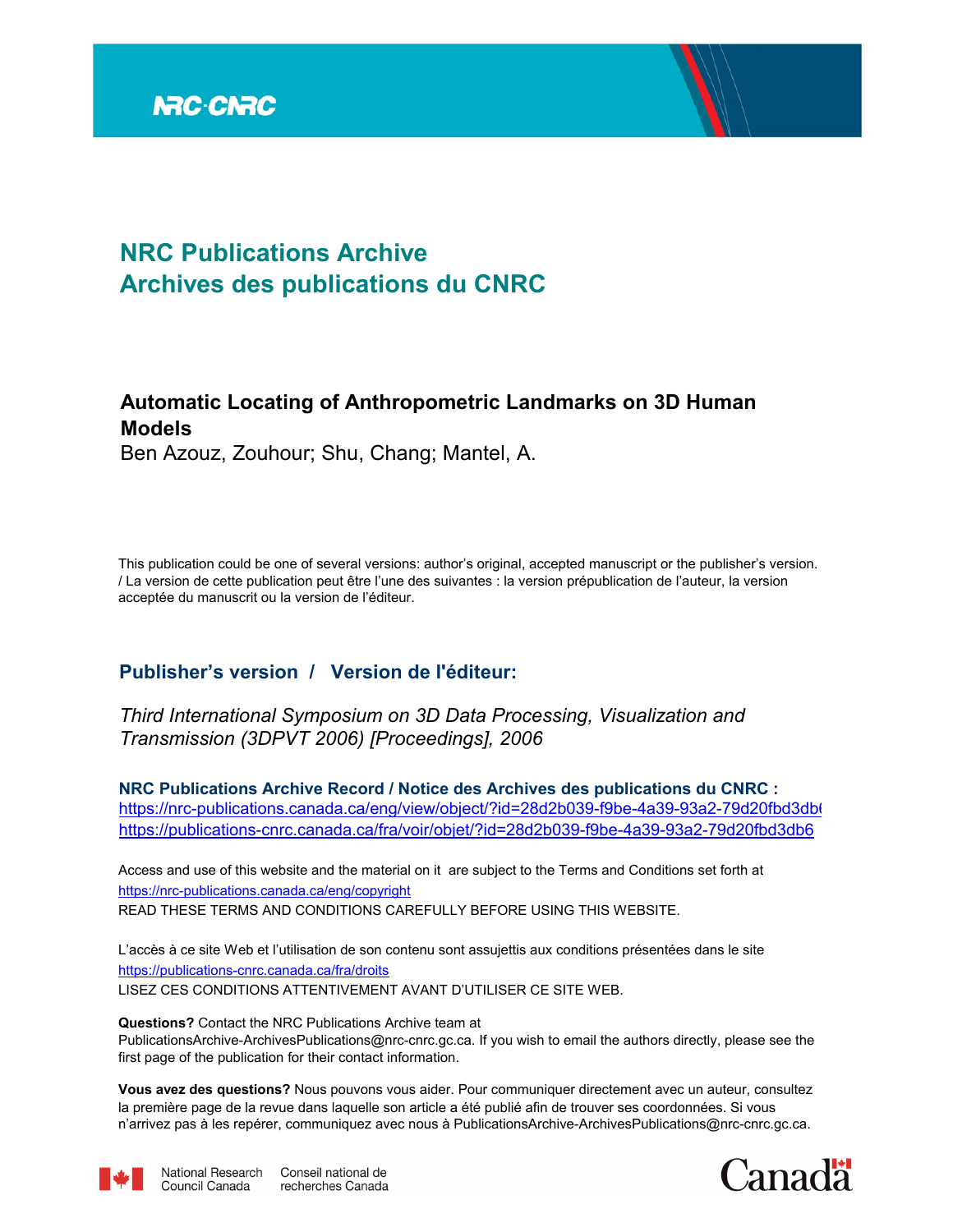

National Research Council Canada

Conseil national de recherches Canada

Institute for Information Technology

Institut de technologie de l'information



# *Automatic Locating of Anthropometric Landmarks on 3D Human Models \**

Ben Azouz, Z., Shu, C., and Mantel, A. June 2006

\* published at the Third International Symposium on 3D Data Processing, Visualization and Transmission (3DPVT 2006). Chapel Hill, North Carolina, USA. June 13-16, 2006. NRC 48723.

Copyright 2006 by National Research Council of Canada

Permission is granted to quote short excerpts and to reproduce figures and tables from this report, provided that the source of such material is fully acknowledged.

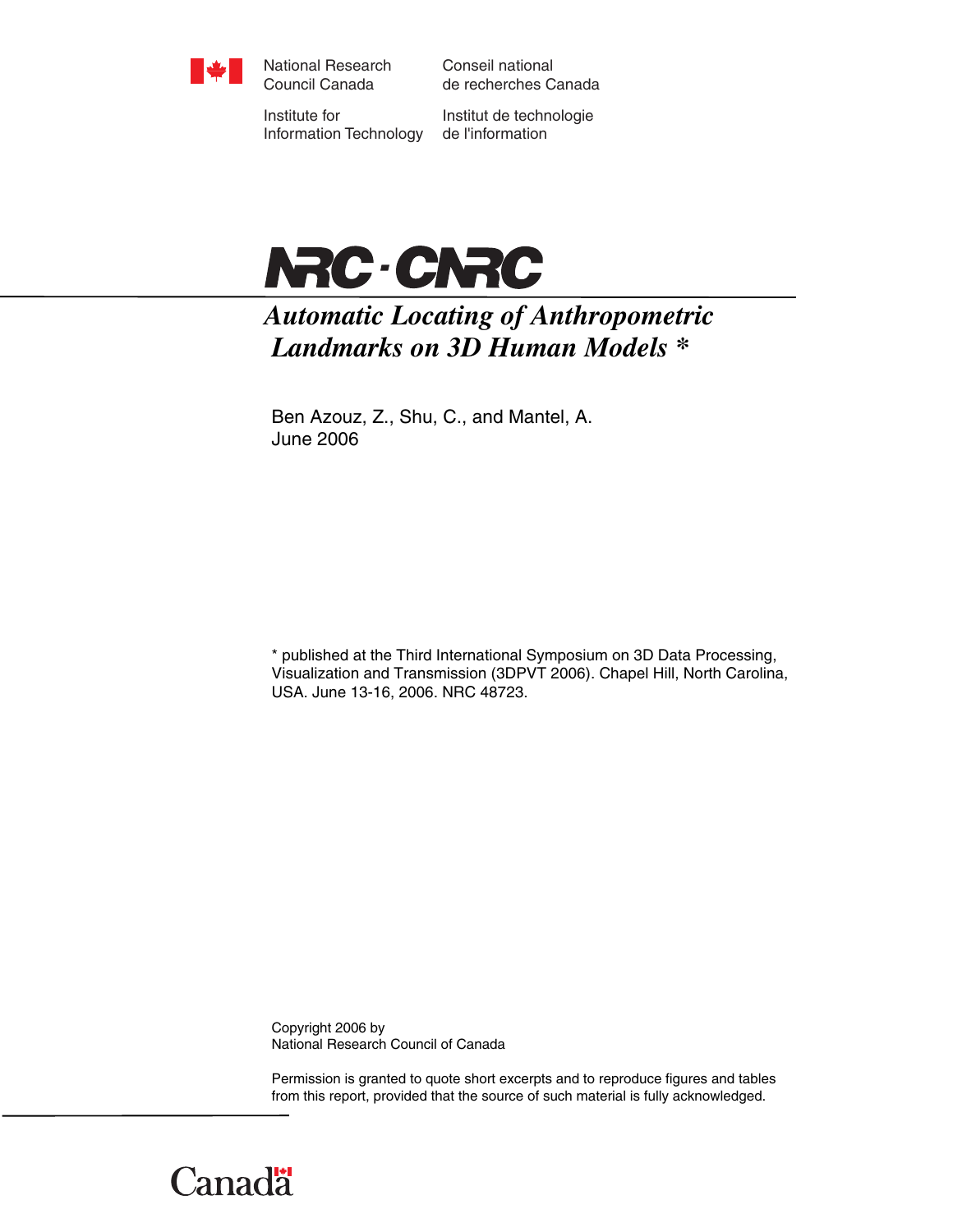# Automatic Locating of Anthropometric Landmarks on 3D Human Models

Zouhour Ben Azouz Chang Shu Visual Information Technology Group Institute for Information Technology National Research of Canada Ottawa, K1A 0R6, Canada {Zouhour.Benazouz, Chang.Shu}@nrc-cnrc.gc.ca

Abstract

*We present an algorithm for automatic locating of anthropometric landmarks on 3D human scans. Our method is based on learning landmark characteristics and the spatial relationships between them from a set of human scans where the landmarks are identified. The learned information is formulated by a pairwise Markov network. Each node of the network is a random variable corresponding to the position of a landmark. The edges of the network represent correlations between the positions of landmark pairs. Probabilistic inference is then performed over the Markov network to locate the landmarks. We evaluated the algorithm on 30 human models with different shapes. The results showed good accuracy for most of the landmarks.*

# 1. Introduction

The remarkable progresses made in body scanning techniques during the last decade has led to increasing interests in 3D anthropometry. Currently, full-length human body can be digitized efficiently, providing tremendous amount of information about the shape of the human body. The 3D data can be used to measure, compare, and conduct statistics and has applications in, for example, ergonomic design of products such as automobiles, furniture, and clothes.

Processing the surface data collected by the sensors, however, proves to be a challenge. The main difficulty is that the digitized models have different number of points and there is no correspondence between different models. This correspondence information is essential to many applications such as variability study and animation [4][1]. Another difficulty is that the data is noisy and often incomplete.

Allen et al. [1] solved the correspondence problem by deforming a template model to fit individual scans. The re-

Anja Mantel Stuttgart University of Applied Sciences Schellingstr.24 Stuttgart, 70174, Germany anjamantel@web.de

sulting models all have the same number of triangles and point-to-point correspondences. The deformation relies on a set of anthropometric landmarks provided in the CAESAR (Civilian American and European Surface Anthropometry Resource) database [14]. These landmarks were marked on the measured subjects prior to scanning. They provide the seed correspondences that guide the deformation of the rest of the points. Unfortunately, the marking process considerably increases the time of measurement – from a few seconds to more than 30 minutes. Consequently, this step raises the cost of 3D anthropometric data collection and will most likely be avoided in the future projects.

Ben Azouz et al. [4] used a volumetric representation of the surface models to establish the correspondences between the different models. This landmark-free approach allows the comparison and the extraction of certain modes of variation of the human body. However, it has the limitation that the volumetric representation provides only an approximation of the anthropometric correspondence between different human models.

In this paper we present a technique to locate landmarks without prior marking. Our method is based on statistical learning. We take advantage of the landmarks placed by experts during recent 3D anthropometric surveys such as the CAESAR project. Most anthropometric landmarks represent skeletal features and must be found by palpation. They correlate with surface geometric features in a subtle way. They correspond to a stable set of points on every human body. Through many years of study, anthropometrists have developed strict standards for the locations of these landmarks. With enough instances of these landmarks, we can learn their statistical characteristics and use them to guide our search for their locations on the 3D models.

We model the positions of the landmarks as random variables. The probability of a surface point to be a particular landmark depends on the local surface properties as well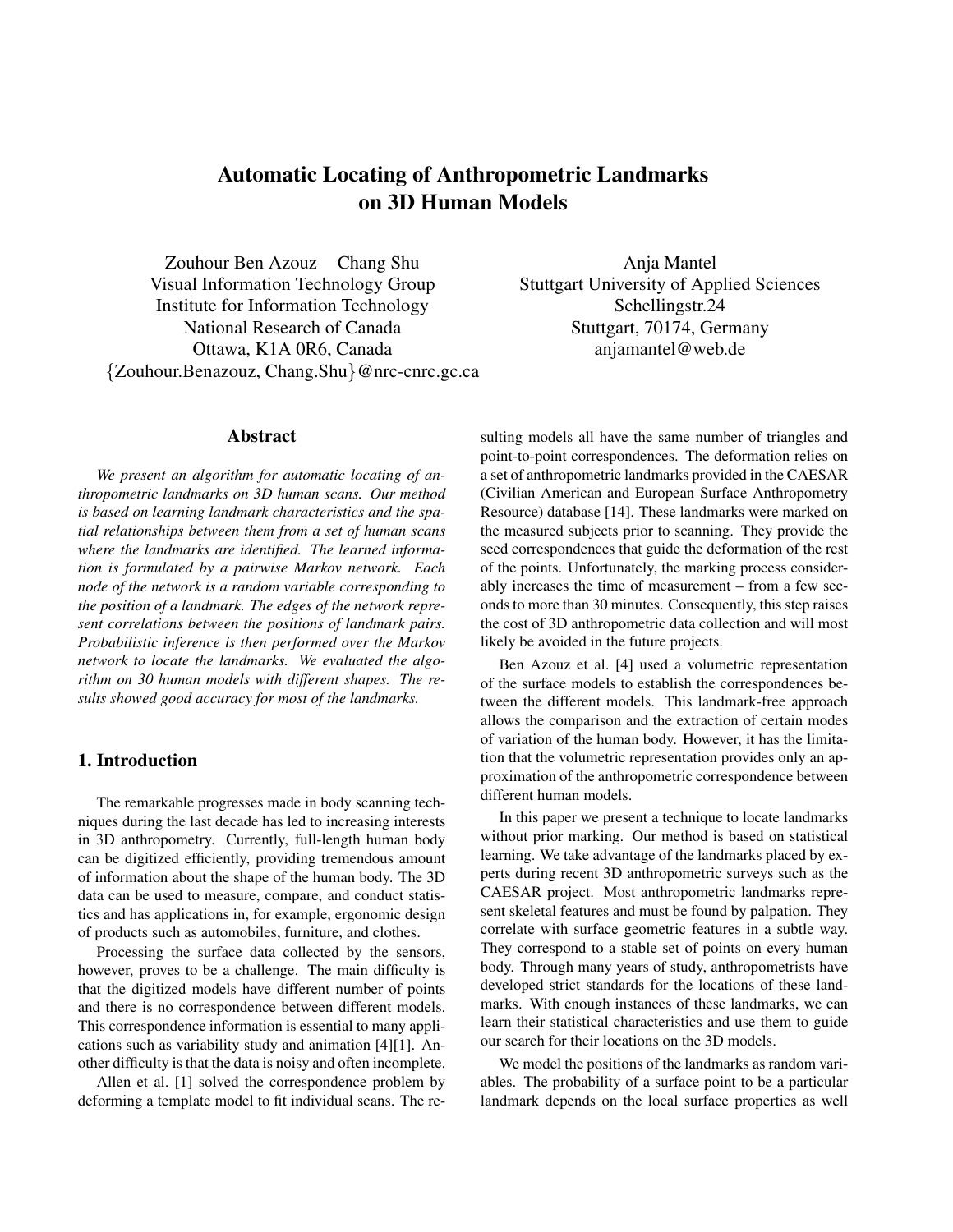as its relationships with other landmarks. These constraints are naturally modeled by Markov Random Field (MRF) or Markov network. In the training stage, the distributions of surface geometric properties such as SPIN images [10], and the relative positions of landmark pairs are computed. In the subsequent matching stage, landmarks are located on an instance of 3D human model by identifying the surface points that maximizes the joint probability defined by the Markov network. This probability optimization problem is solved efficiently by the *belief propagation* technique developed in statistical learning [18].

The rest of the paper is organized as follows. In Section 2 we review previous work. We describe our algorithm in Section 3. The results of locating landmarks in 3D human scans are presented in Section 4. Finally, we present our conclusions and future work in Section 5.

## 2. Previous Work

Currently, the dominant way to locate anthropometric landmarks relies on placing markers on the human body prior to scanning [8] [11] [5] [15]. These methods are tedious and time-consuming. Therefore the cost of future projects of 3D anthropometric data collection can be reduced if pre-marking is eliminated or just applied to a few subjects. In the literature there are some attempts to locate anthropometric landmarks automatically without prior marking. Most of this work are limited to locating branching points such as the armpits and the crotch [13] [12] [16] [17]. Dekker [6] extends the identification to a larger subset of landmarks. The approach is based on defining for each landmark a function that combines different attributes. For instance, the acromion (shoulder point) is located as "the first point on the torso, traversing down from the nape on the ridge line of maximum  $z$  where the gradient is less than q and then a gradient greater than  $h$ " [6]. The limitation of the existing automatic methods is that they can not be extended to all the anthropometric landmarks. Also, the published results concern the accuracy of traditional measurement that are extracted from the located landmarks but not the accuracy of the landmark positions.

Recently, Anguelov et al. [2] proposed an unsupervised method to register non-rigid surfaces. This method establishes an embedding of an instance mesh into a template mesh using a Markov network. The algorithm assigns for each vertex of the instance mesh a corresponding vertex on the template mesh. Anguelov et al. [3] applied this algorithm to 3D human scans in order to select around 200 corresponding points between the template model and the instance models. These points are then used as landmarks to guide the deformation of the template model to fit their corresponding instance models. The approach can potentially be used to identify anthropometric landmarks of the instance models, provided that the landmarks on the template model are identified. However, the algorithm requires an initialization by placing 4 to 10 markers manually on each pair of scans. Moreover, the published results did not quantify the accuracy of the correspondences.

The approach we propose in this paper differs from the previous work in two aspects. First, our algorithm is supervised. It is based on a training set of 3D human scans where the position of standard anthropometric landmarks (Figure 1) are identified. Second, our algorithm uses Markov network to represent the landmarks and the relationship between them. In comparison, the Markov network used by Anguelov et al. [2] represents the whole mesh of the model, a much larger graph, and is thus harder to solve. Our work can be seen as the extension of the method that uses probabilistic graphical models for object recognition in 2D images [7].

## 3. Algorithm

We formulate the landmark locating problem as a probabilistic inference problem, where the inference is over a pairwise Markov random field. Here, our goal is to find the most likely assignment to the entire set of the landmarks. Markov random field is an instance of probabilistic graphical model. The central element of this model is a graph in which the nodes correspond to random variables. These models have been used in computer vision for object matching and recognition. For example, Felzenszwalb [7] used undirected graph models to find instances of an object in an image. The object is represented by a pictorial structure model that is a collection of parts with connections between certain pairs of parts.

The landmark locating process consists of two main steps. In the first step, we define and learn the parameters of a pairwise Markov random field. In the second step, we perform probabilistic inference to find the optimal labeling of the landmarks.

#### 3.1 Pairwise Markov Random Field

A Markov random field, or Markov network, is a model of the joint probability distribution of a set of random variables. For our application these random variables are  $L =$  $\{l_1, l_2, \ldots l_n\}$  the positions of the *n* landmarks. A Markov network consists of an undirected graph  $G = (V, E)$ , where each node v from V represents a random variable in L and each edge  $\{l_i, l_j\}$  from E represents a dependency between the random variables  $l_i$  and  $l_j$ . In a pairwise Markov network a potentials  $\phi_i(l_i)$  is associated to each node *i*. This potential represents the likelihood that a landmark  $l_i$  corresponds to a given vertex on the surface. For each edge  $\{l_i, l_j\}$  we associate a compatibility potential  $\psi_{ij}(l_i, l_j)$  to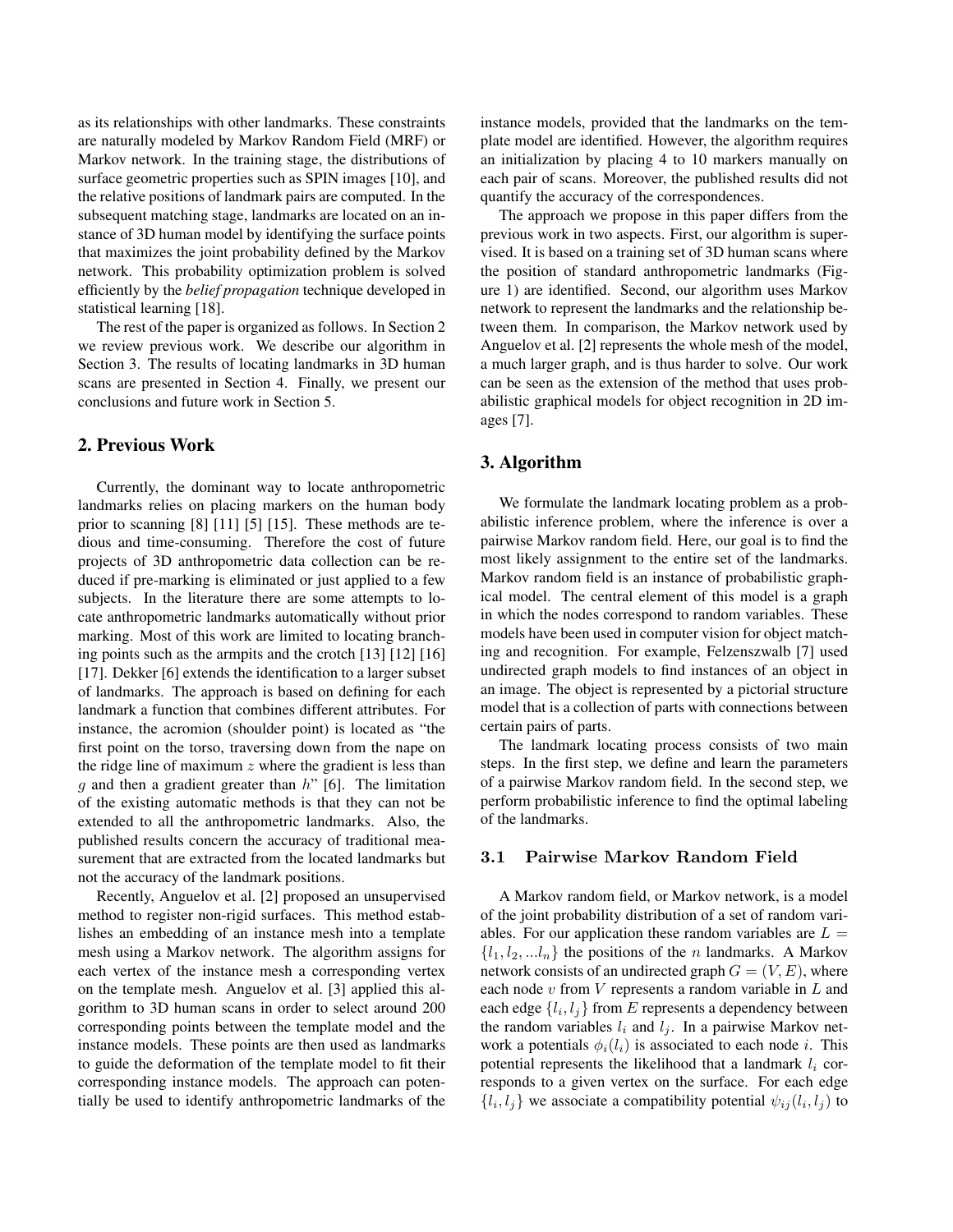

**Figure 1. Anthropometric landmarks used in the CAESAR project: the anthropometric nomenclature of these landmarks is given in Table 1.**

constrain the positions of these landmarks to be consistent with their spatial relationship. The joint probability associated with this landmark is given by:

$$
p(L) = \frac{1}{Z} \prod_{i} \phi_i(l_i) \prod_{i,j} \psi_{ij}(l_i, l_j)
$$
 (1)

where  $Z$  is a normalizing factor. In order to locate the landmarks, the potentials  $\phi_i(l_i)$  and  $\psi_{ij}(l_i, l_j)$  of the MRF should encode a preference of the local surface properties around the landmarks and maintain the spatial relationship between landmark pairs. In the following two sub-sections we define the surface attributes used to describe the landmarks. We also characterize the spatial relationship between landmark pairs.

#### 3.1.1 Surface Attributes

To characterize the local surface features, we use SPIN Images [10]. A SPIN image is a two-dimensional histogram computed at an oriented point of a surface mesh. An oriented point at a vertex is defined by the 3D position and the surface normal at the vertex. Two cylindrical coordinates  $(\alpha, \beta)$  can be defined with respect to an oriented point as shown in Figure 2.

To compute the SPIN image, a 2D accumulator indexed by  $\alpha$  and  $\beta$  is created. The coordinates  $(\alpha, \beta)$  are computed for each vertex of the surface that is within a defined distance of support. The bin indexed by  $(\alpha, \beta)$  in the accumulator is then incremented. The resulting accumulator is



**Figure 2. Coordinate system used to compute the spin image on a point surface.**

then represented as an image where dark areas correspond to bins that contain many projected points.

Examples of SPIN images computed on 3 different human models for 3 landmarks are shown in Figure 3. We notice the similarity between the SPIN images corresponding to the same landmarks for different models.

SPIN image is a high dimensional descriptor that characterizes the local surface geometry around a vertex. However, it is not directly useful because its dimension is too high. To reduce the dimension to a managable size, we use the standard Principal Component Analysis (PCA). We first compute an eigenspace from SPIN image of several models. The SPIN image of each model is then characterized by its projection on the most significant eigenvectors.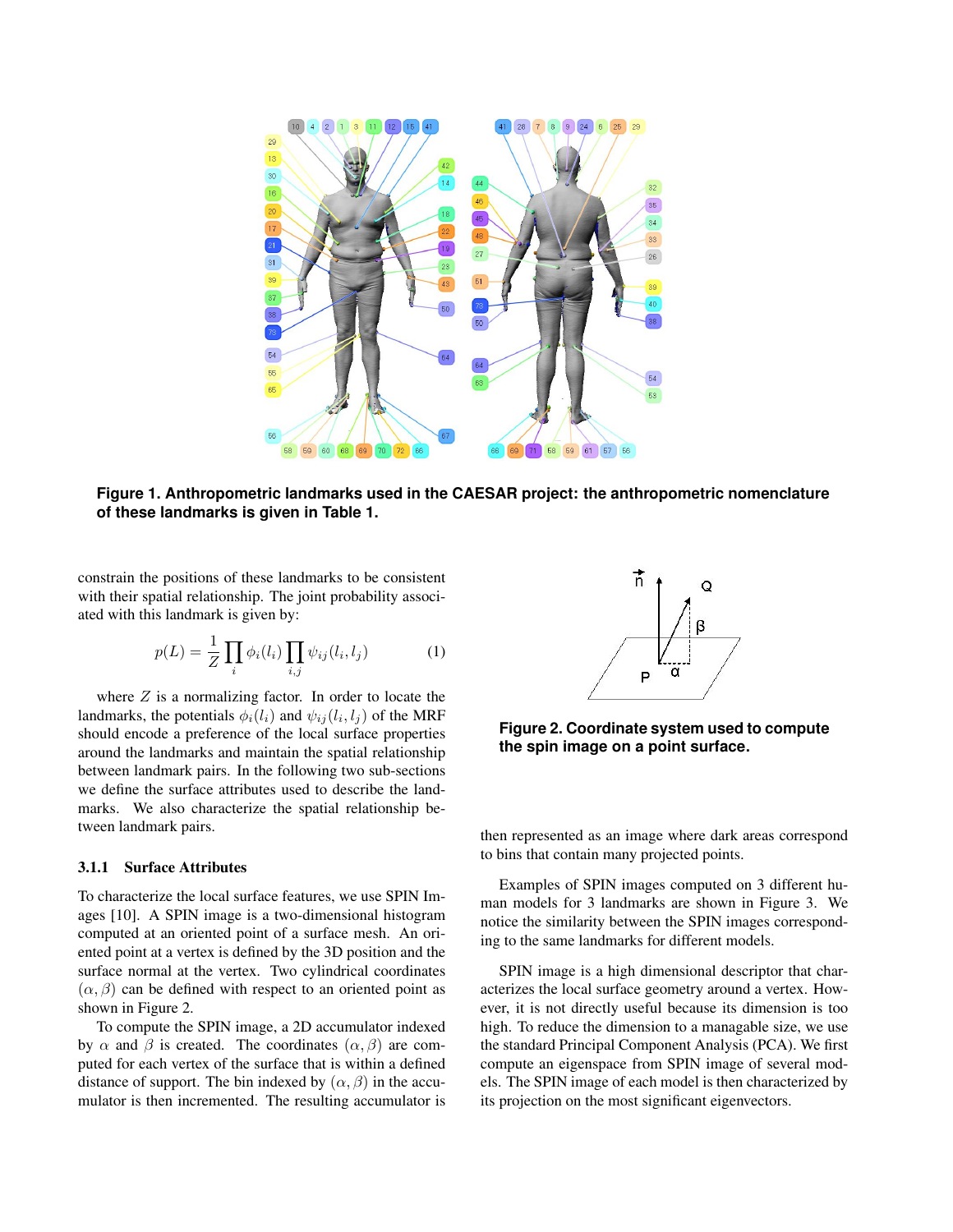

**Figure 3. Spin Images computes for three landmarks on three different human models. (a) Sellion.(b) Rt. Thelion. (c) Rt. Femoral Lateral epicn.**

#### 3.1.2 Spatial relationship between landmark pairs

The anthropometric landmarks are constrained to a spatial relationship that is the same for all the human models. For instance the positions of the right acromion and the left acromion are approximately symmetric. The right and left ifrorbitale are below the sellion. In order to encode these constraints in the Markov network, we propose to characterize the edges pairs by the position of a landmark relative to its neighboring landmarks.

#### 3.1.3 Learning

The advantage of representing landmarks by a graph is to model the correlation between the positions of landmarks. In our current implementation, we manually construct a graph to link pairs of landmarks (Figure 4). This graph does not necessarily express optimal correlations between land-



**Figure 4. Structure of the landmark graph.**

marks. This aspect will be addressed in our future work.

In the learning step we identify the parameters of the potentials attributed to the nodes and the edges of the Markov network. We model the potential associated to each node  $\phi_i(l_i)$  by a Gaussian distribution of the SPIN image computed on the corresponding landmark. The parameters of the potential,  $(\mu_i, \Sigma_i)$ , are the mean vector and the covariance matrix. The potential that a landmark  $i$  is located on the vertex  $v_k$  is:

$$
\phi_i(l_i = v_k) = \mathcal{N}(S(v_k), \mu_i, \Sigma_i)
$$
\n(2)

where  $N$  is a multivariate Gaussian with mean vector  $\mu_i$  and covariance matrix  $\Sigma_i$ , and  $S(v_k)$  is the SPIN image computed on vertex  $v_k$ .

The potential  $\psi_{ij}(l_i, l_j)$  is the Gaussian distribution of the relative position of landmark  $l_i$  with respect to landmark  $l_i$ .

We normalize the height of 3D human scans. This normalization has two main advantages. First, it eliminates the variability in the landmark positions that is due to a scale variation and not to the body shape variation. Second, after normalization we can learn a distribution for the position of each landmark. This distribution can be used to limit the search space in the landmark locating stage.

### 3.2 Probabilistic Inference

The goal of probabilistic inference over a Markov network is to find assignments for the random variables that maximize the joint probability defined in equation 1.

When the number of nodes is large, exact inference is computationally infeasible. Instead, we apply the approximate inference method known as *loopy belief propagation* [18]. This method is based on iteratively propagating messages between adjacent nodes.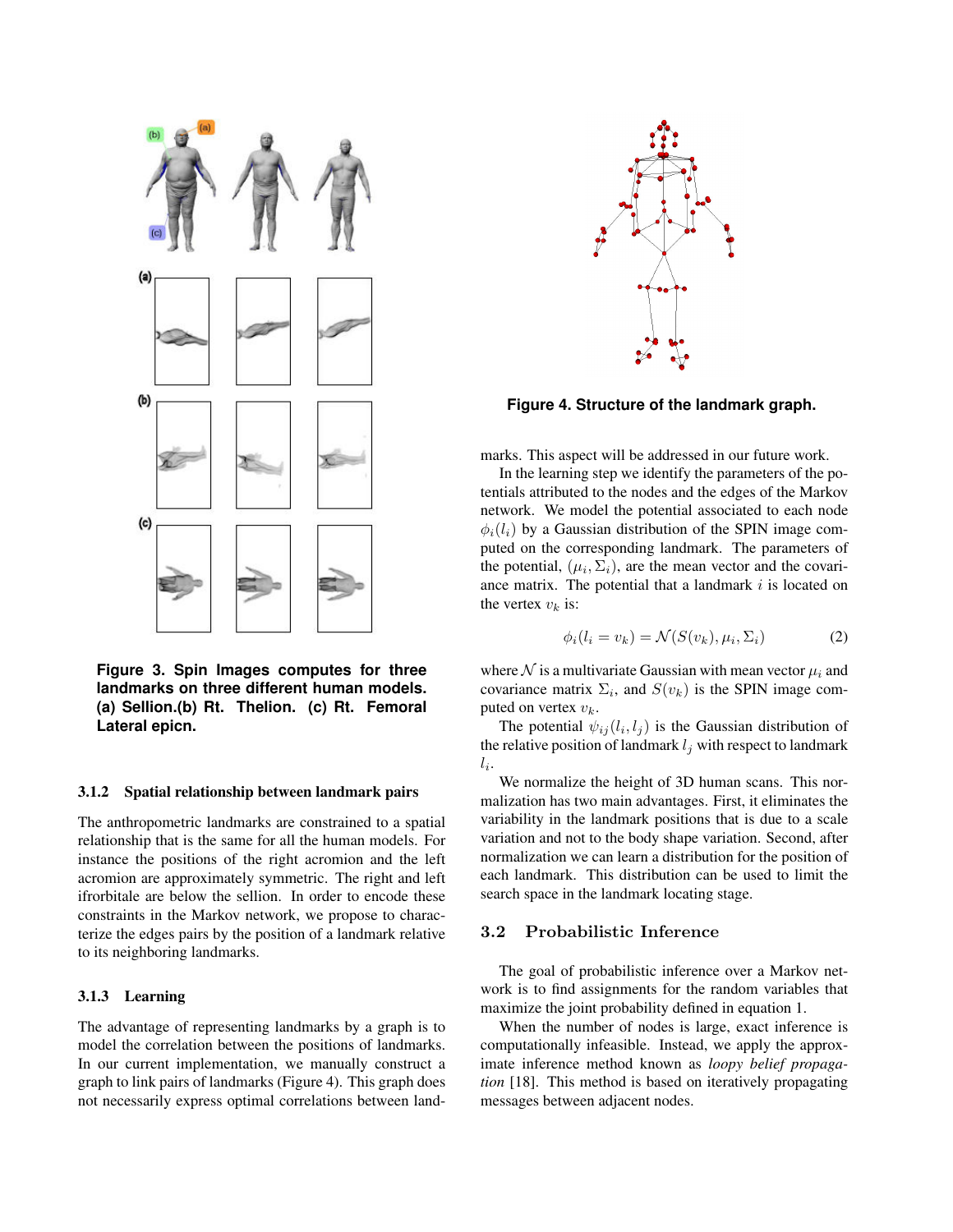In each iteration, a node  $i$  updates the messages sending to each of its neighbors  $j$  about what position they should be in:

$$
m_{ij}(l_j) = \sum_{l_i} \phi_i(l_i) \psi_{ij}(l_i, l_j) \prod_{k \in N(i) \setminus \{j\}} m_{ki}(l_i) \quad (3)
$$

After convergence, for each node we compute the belief that it be at a given position as follows:

$$
b_i(l_i) = K\phi_i(l_i) \prod_{j \in N(i)} m_{ji}(l_i)
$$
 (4)

where  $K$  is a normalization constant.

We approximately obtain the most likely configuration of the nodes by assigning for each node the position corresponding to the highest belief.

#### 4. Experimental Results

We applied our algorithm to 230 human scans from the CAESAR database, in which the positions of 73 anthropometric landmarks, as shown in Figure 1, are available for all the models. We used 200 scans for learning and the rest 30 scans for validation. The Euclidean distances between the predicted landmark positions and their corresponding positions placed by the anthropometry experts are calculated. When computing the locations of the landmarks, the heights of all the models are normalized to 1 metre, but the errors are calculated using the models in their original scale. Figure 5 illustrates the results of the landmark locating for a wide variety of human body shapes. Table 1 shows the average and standard deviation of the location errors for each landmark.

We notice that for most of the landmarks the error is less than 2cm. It is important to mention that the landmarks we use as reference are subject to uncertainties, since different measurer place the same landmark at slightly different positions. Gordon et al. [9] reported the accuracy of the traditional 1D measurements. This study used the mean absolute differences to indicate the variances between repeated measurements of the same subjects. A maximum allowable error is derived from these values. The variation of results produced by different measurer is due in part to the difference in interpreting the anthropometric landmarks when they palpate the body to take the measurements. For most of the traditional measurements the accepted error is around 1cm.

## 5. Conclusions

We have presented an algorithm for automatically locating anthropometric landmarks in human body scans. Our method makes use of the landmark data placed by anthropometric experts in the recent anthropometric surveys. Through the use of these data, we train a set of parameters that relates the landmark location with local surface properties. The assigning of landmark labels to the vertices of each instance model is achived by solving a graphical probabilistic optimization problem. Our experiments show that accurate landmarks can be found by using this method.

The use of anthropometric landmark data for training is the key to our success. Since anthropometric landmarks correspond to skeletal positions, they are a set of stable positions on the human body. Exploiting the knowledge embedded in these data allows us to locate the landmarks accurately.

The landmarks found in the human body scans are essential to subsequent processing of the 3D human models. They can be used for deforming a template model to each instance scan so that all models are in correspondence. They can also be used to make traditional anthropometric measurements.

The current results of our algorithm can be improved in several ways. There are different parameters that influence the results. One of these parameters is the support distance for computing the SPIN images. In our current experiments we choose a small support distance. This means that few vertices around an oriented point participate in the computation of the SPIN image. The accuracy of landmarks can also be improved by integrating other surface descriptors.

Currently we characterize the relationship between landmarks uniquely by the relative position of a given landmark with respect to its neighbor. Landmark locating may be improved by encoding other constraints such as the relative orientation of surface normals and principal curvature directions between the landmarks.

The use of Gaussian distribution to define the potentials attributed to the nodes and edges of the Markov network is only suggestive. Other distributions such as a mixture of Gaussians can improve the accuracy of landmark location.

For the current experiment we manually construct a graph to link pairs of landmarks. Identifying automatically the most correlated landmarks will potentially enhance the algorithm.

### **References**

- [1] B. Allen, B. Curless, and Z. Popovic;. The Space of Human Body Shapes: Reconstruction and Parametrisation from Range Scans. *ACM Transactions on Graphics (ACM SIG-GRAPH'2003)*, 22(3):587–594, 2003.
- [2] D. Anguelov, P. Srinivasan, D. Koller, S. Thrun, H. Pang, and J. Davis. The correlated correspondence algorithm for unsupervised registration of nonrigid surfaces. *In Advances in Neural Information Processing Systems*, 17:33–40, 2005.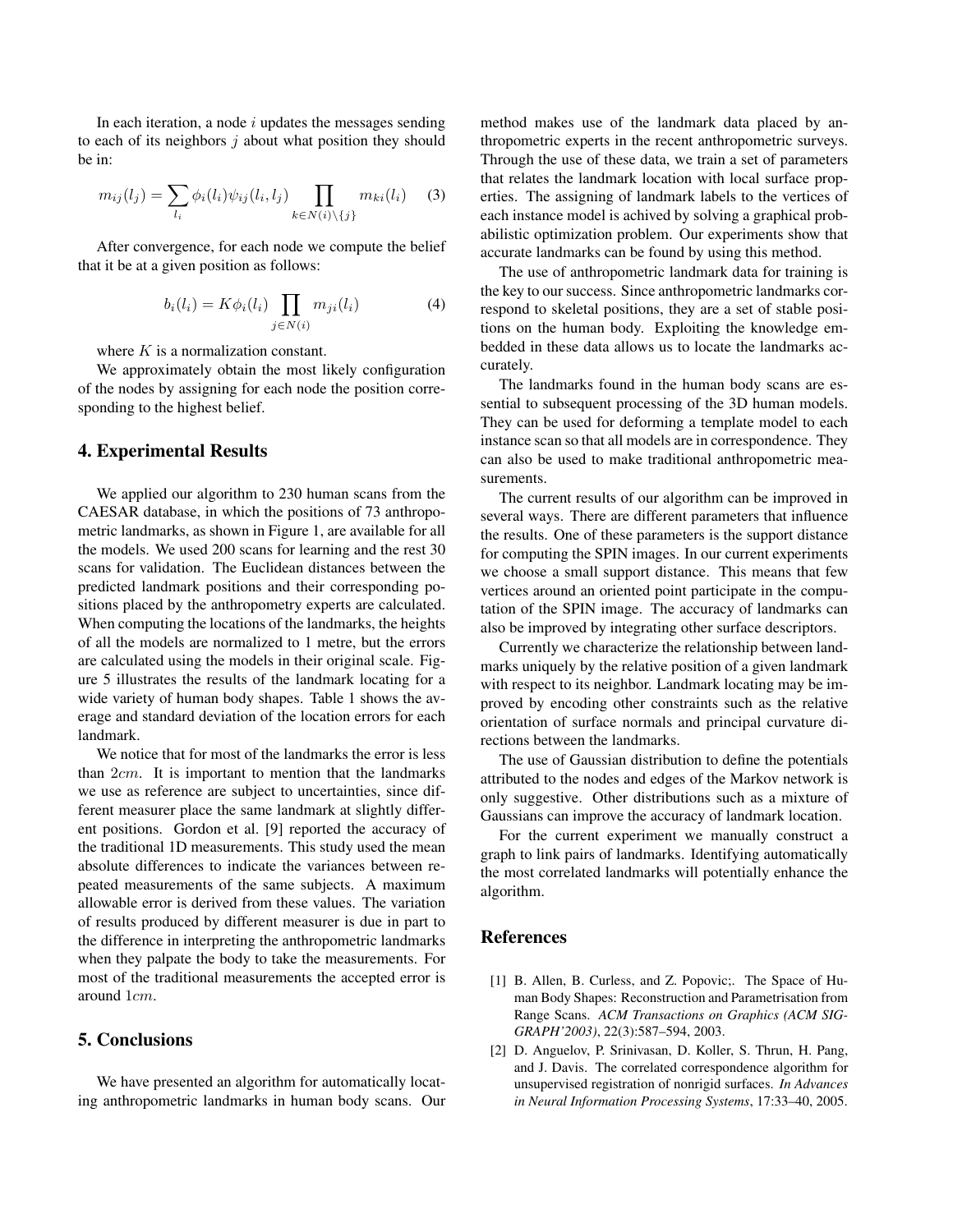- [3] D. Anguelov, P. Srinivasan, D. Koller, S. Thrun, J. Rodgers, and J. Davis. Scape: shape completion and animation of people. *ACM Trans. Graph.*, 24(3):408–416, 2005.
- [4] Z. B. Azouz, C. Shu, R. Lepage, and M. Rioux. Extracting Main Modes of Human Shape Variation from 3-D Anthropometric Data. In *Proceedings of the Fifth International Conference on 3-D Digital Imaging and Modeling (3DIM'05)*, Ottawa, Canada, June 2005.
- [5] D. Burnsides, M. Boehmer, and K. Robinette. 3-D Landmark Detection and Identification in the Caesar Project. In *Proceedings of the Third International Conference on 3-D Digital Imaging and Modeling (3DIM'2001)*, pages 393– 398, Quebec City, Canada, May 2001.
- [6] L. Dekker, I. Douros, B. Buxton, and P. Treleaven. Building Symbolic Information for 3D Human Body Modeling from Range Data. In *Proceedings of the Second International Conference on 3-D Digital Imaging and Modeling (3DIM'99)*, pages 388–397, Ottawa, Canada, October 1999.
- [7] P. Felzenszwalb and D. Huttenlocher. Pictorial structures for object recognition. *International Journal of Computer Vision*, 61(1), 2005.
- [8] G. Geisen, C. Mason, V. Houston, J. Whitestone, B. Mc-Quiston, and A. Beattie. Automatic Detection, Identification and Registration of Anatomical Landmarks. In *Proceedings of the 39th Annual Meeting of the Human Factors and Ergonomics Society*, volume 2, pages 750–753, San Diego, 1995.
- [9] C. Gordon, B. Bradtmiller, C. Clausen, T. Churchill, J. Mc-Conville, I. Tebbets, and R. Walker. Anthropmetric survey of US Army personnel. Method & summary statistics. Technical Report TR-89-044, US Army Natick Research Development and Engineering Center, Natick, MA, 1989.
- [10] A. Johnson. *Spin-Images: A Representation for 3-D Surface Matching*. PhD thesis, Robotics Institute, Carnegie Mellon University, Pittsburgh, PA, August 1997.
- [11] F. Lewark and J. Nurre. Automated Fudicial Labeling on Human Body Data. In *Proceedings of the Three-Dimensional Image Capture and Applications, SPIE*, volume 3313, pages 82–89, San Jose, CA, January 1998.
- [12] J. Nurre. Locating Landmarks on Human Body Scan Data. In *Proceedings of the International Conference on Recent Advances in 3-D Digital Imaging and Modeling (3DIM'97)*, pages 289–295, Ottawa, Canada, May 1997.
- [13] R. Pargas, N.J.Staples, and J.S.Davis. Automatic Measurement Extraction for Apparel from a Three-Dimensional Body Scan. *Optics and Lasers in Engineering*, 28(2):157– 172, 1997.
- [14] K. Robinette, H. Daanen, and E. Paquet. The Caesar Project: A 3-D Surface Anthropometry Survey. In *Second International Conference on 3-D Digital Imaging and Modeling (3DIM'99)*, pages 380–386, Ottawa, Canada, October 1999.
- [15] Y. Tai, S. Chao, and S. Yang. Automatic Detection and Labeling of Anatomical Landmarks on Virtual Human Model from 3D Laser Digitizer. In *Proceedings of the International Workshop on Advanced Image Technology (IWAIT)*, 2002.
- [16] C. Wang, T. Chang, and M. Yuen. From Laser-Scanned Data to Feature Human Model: A System Based on Fuzzy Logic Concept. *Computer Aided Design*, 35:241–253, 2003.
- [17] Y. Xiao, J. Siebert, and N.Werghi. Topological Segmentation of Discrete Human Body Shapes in Various Postures Based on Geodesic Distance. *The 17th International Conference on Pattern Recognition (ICPR'04), IEEE Computer Society Press*, pages 131–135, 2004.
- [18] J. Yedidia, W. Freeman, and Y. Weiss. *Understanding Belief Propagation and Its Generalizations*. Science & Technology Books, 2003.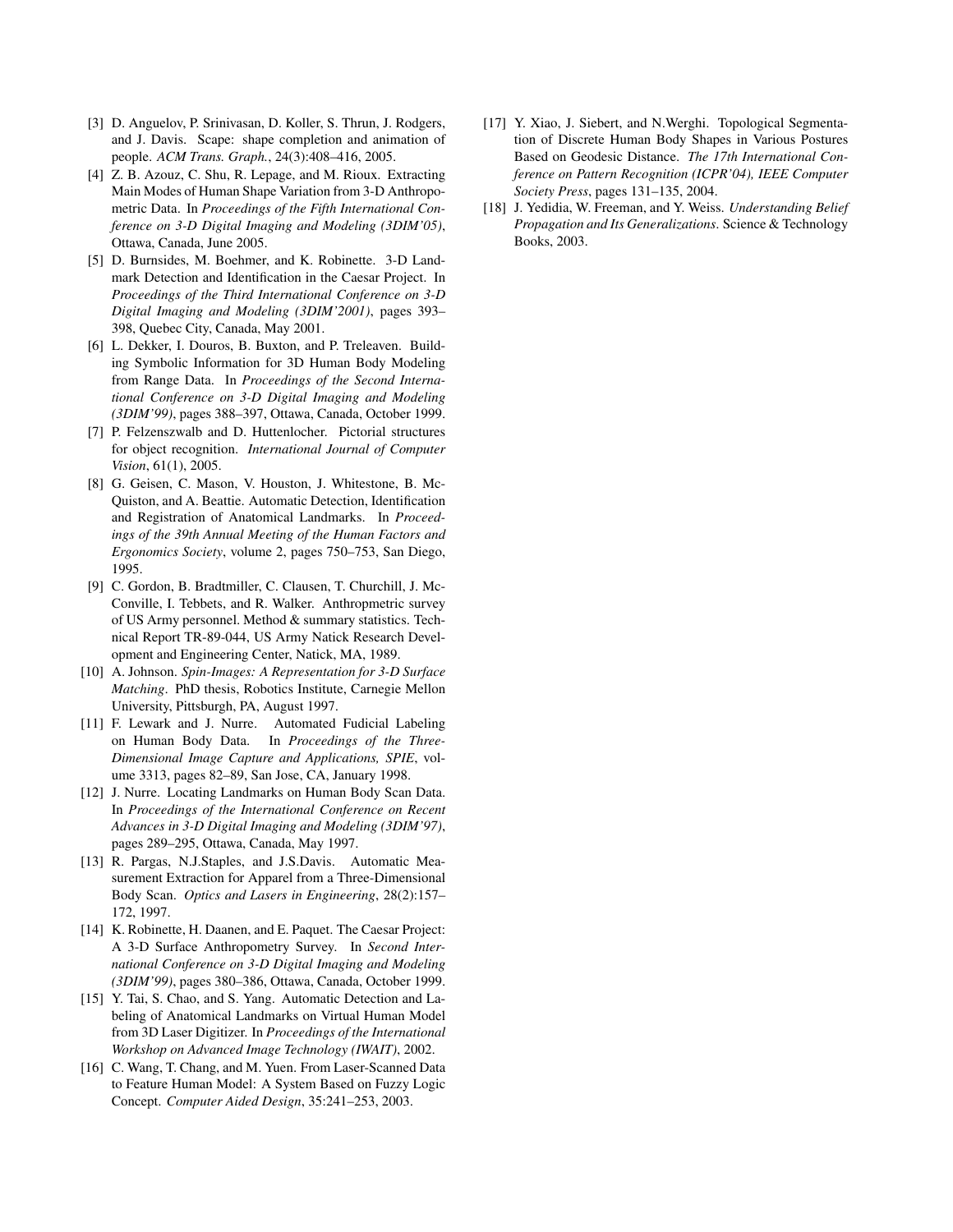

**Figure 5. Results of landmark locating on 4 human models. The red spots correspond to landmarks located in the CAESAR survey by prior marking and the green ones correspond to the landmarks located using our approach. Each row corresponds to a different view of the 4 human models.**